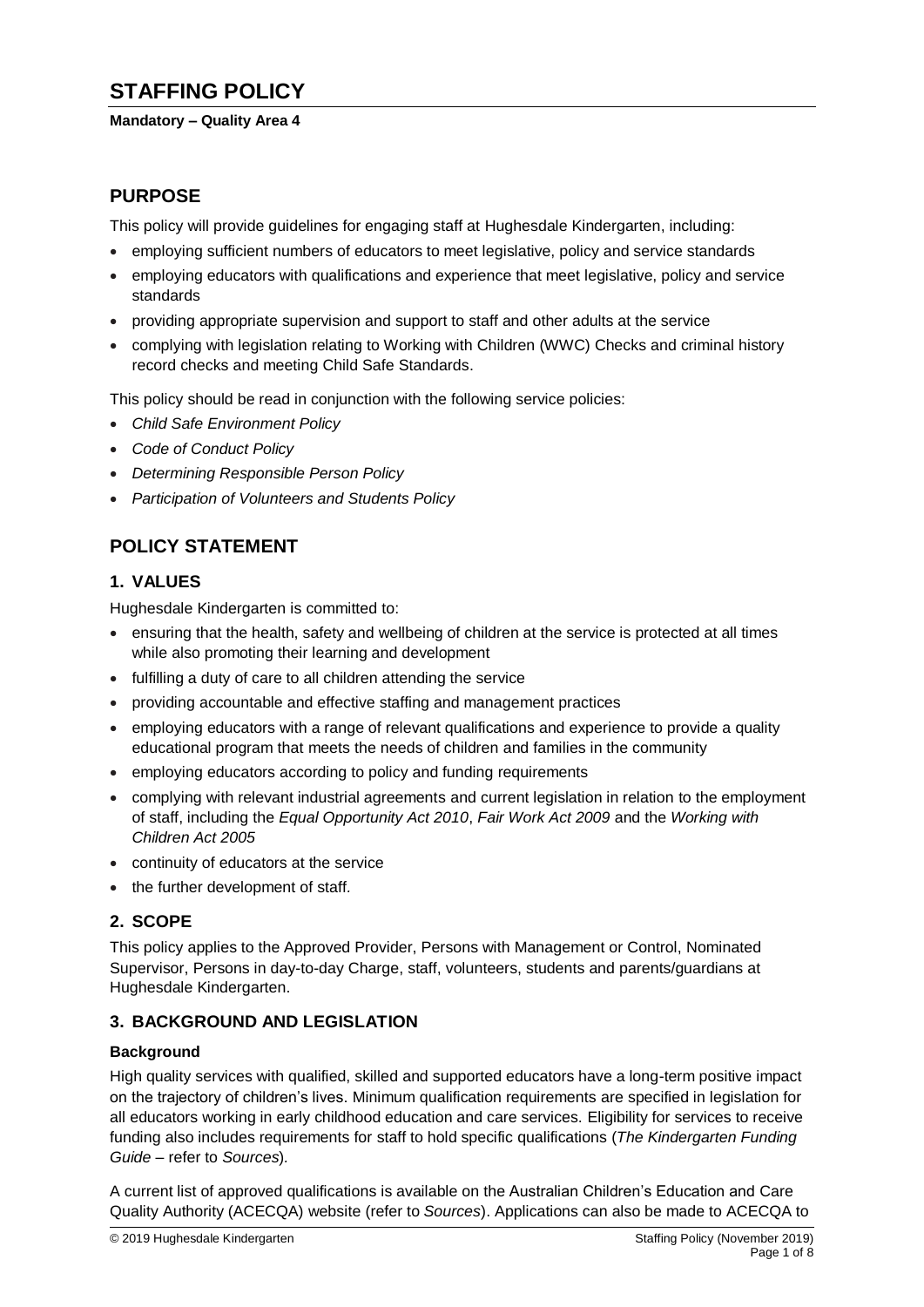determine if other qualifications (such as those gained overseas) entitle the individual to work as an early childhood teacher, diploma-level educator or certificate III level educator. Application forms are available on the ACECQA website and a fee is required for processing an application.

In addition, there are legislative requirements that there is at least one educator who holds current approved first aid qualifications, anaphylaxis management training and emergency asthma management training to be in attendance and immediately available at all times that children are being educated and cared for by the service. These qualifications must be updated as required, and details of qualifications must be kept on an individual's staff record. As a demonstration of duty of care and best practice, ELAA recommends **all educators** have current approved first aid qualifications, anaphylaxis management training and emergency asthma management training.

Opportunities for professional development are crucial for all educators to ensure that their work practice remains current and aligned to the practices and principles of the national *Early Years Learning Framework* (EYLF) and the *Victorian Early Years Learning and Development Framework* (VEYLDF) (refer to *Sources*).

Staff are required to actively supervise children at all times when children are in attendance at the service (refer to *Supervision of Children Policy*). To facilitate this, services are required to comply with legislated educator-to-child ratios at all times, which are based on the qualifications of the educators, and the ages and number of children at the service. Only those educators working directly with children (refer to *Definitions*) can be counted in the ratio.

All educators and staff are required by law to have a current WWC Check or be registered with the Victorian Institute of Teaching (refer to *Definitions*). It is also recommended that the Nominated Supervisor and staff with financial responsibilities also have a criminal history record check (refer to *Definitions* and *Sources*).

Child Safe Standard 4 requires organisations to have policies and procedures in place for the recruitment and selection, supervision, training and performance management of staff (refer to *Child Safe Environment Policy*).

### **Legislation and standards**

Relevant legislation and standards include but are not limited to:

- Child Safe Standards
- *Education and Care Services National Law Act 2010*
- *Education and Care Services National Regulations 2011*
- Education and Training Reform Act 2006 (Vic) (amended in 2014)
- *Equal Opportunity Act 2010* (Vic)
- *Fair Work Act 2009*
- *National Quality Standard*, Quality Area 4: Staffing Arrangements
- *Privacy Act 1988* (Cth)
- *Privacy and Data Protection Act 2014* (Vic)
- *Working with Children Act 2005* (Vic)
- *Working with Children Regulations 2006* (Vic)

### **4. DEFINITIONS**

The terms defined in this section relate specifically to this policy. For commonly used terms e.g. Approved Provider, Regulatory Authority, National Law, National Regulations etc. refer to the *General Definitions* section of this manual.

**Adequate supervision:** (In relation to this policy) **supervision** entails all children (individuals and groups) in all areas of the service, being in sight and/or hearing of an educator at all times including during toileting, sleep, rest and transition routines. Services are required to comply with the legislative requirements for educator-to-child ratios at all times. Supervision contributes to protecting children from hazards that may emerge in play, including hazards created by the equipment used.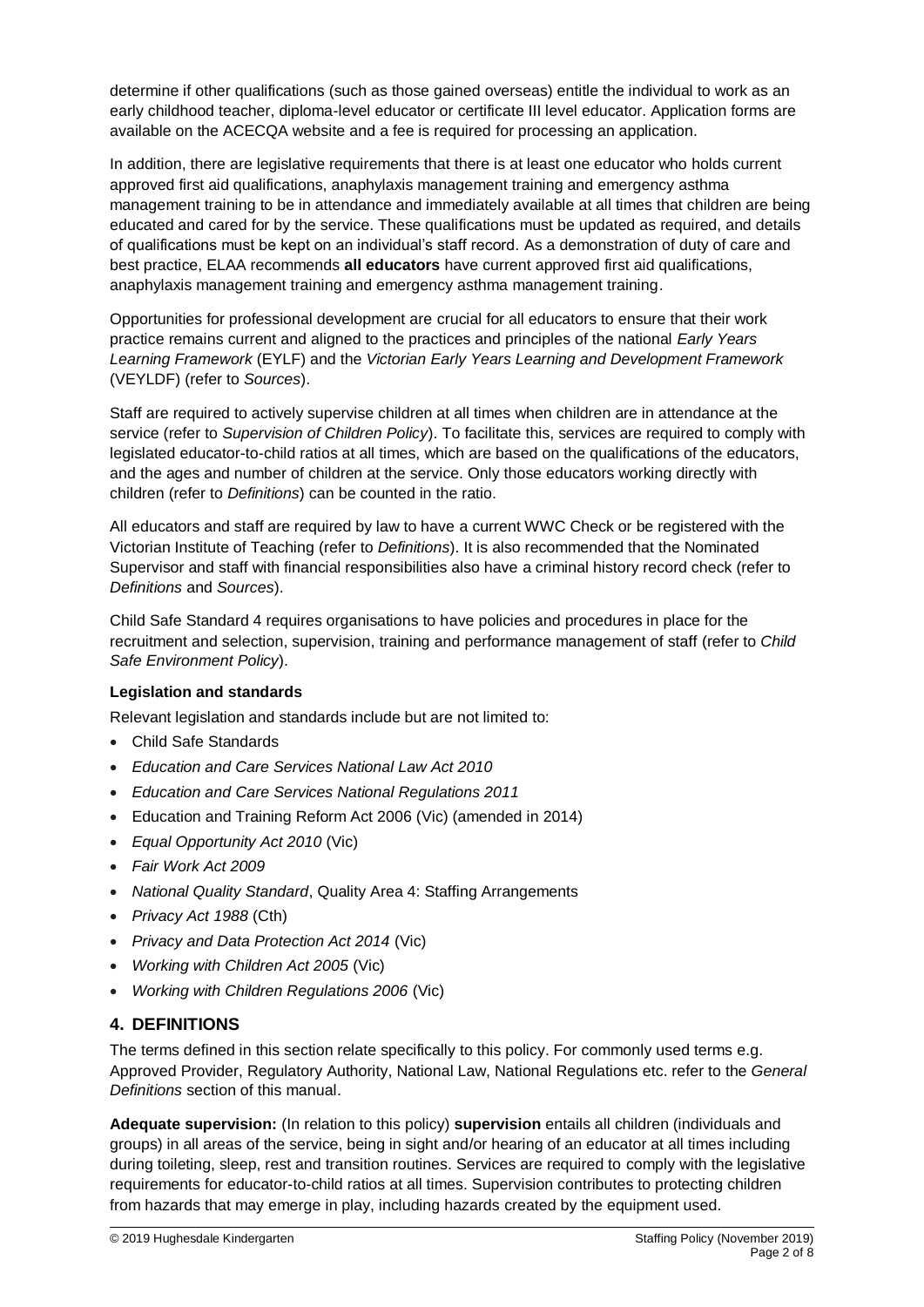Adequate supervision refers to constant, active and diligent supervision of every child at the service. Adequate supervision requires that educators are always in a position to observe each child, respond to individual needs, and immediately intervene if necessary. Variables affecting supervision levels include:

- number, age and abilities of children
- number and positioning of educators
- current activity of each child
- areas in which the children are engaged in an activity (visibility and accessibility)
- developmental profile of each child and of the group of children
- experience, knowledge and skill of each educator
- need for educators to move between areas (effective communication strategies).

**Approved first aid qualification:** A list of approved first aid qualifications, anaphylaxis management and emergency asthma management training is published on the ACECQA website: [www.acecqa.gov.au](http://www.acecqa.gov.au/)

**Criminal history record check:** A full-disclosure, Australia-wide criminal history record check issued by Victoria Police (refer to *Sources*), or by a police force or other authority of a state or territory, or the Commonwealth. It may also be referred to as a National Police Certificate or Police Records Check.

**Early childhood teacher:** A person with an approved early childhood teaching qualification. Approved qualifications are listed on the ACECQA website: [www.acecqa.gov.au](http://www.acecqa.gov.au/)

**Educator:** An individual who provides education and care for children as part of an education and care service.

**Educational Leader:** The Approved Provider of an education and care service must designate, in writing, a suitably-qualified and experienced educator, co-ordinator or other individual to lead the development and implementation of educational programs at the service (Regulation 118). This person must have a thorough understanding of the *Early Years Learning Framework* (or other approved learning framework), be able to guide other educators in their planning and reflection, and mentor colleagues in the implementation of their practice.

*The Kindergarten Funding Guide***:** provides detailed information from the Department of Education and Training (DET) about the types of kindergarten funding available, eligibility criteria, how to apply for funding and how to comply with operational requirements once funding has been granted.

**Nominated Supervisor:** A person who has been nominated by the Approved Provider of the service under Part 3 of the Act can be the Nominated Supervisor. All services must have a Nominated Supervisor with responsibility for the service in accordance with the National Regulations. The Approved Provider must take reasonable steps to ensure the Nominated Supervisor is a fit and proper person with suitable skills, qualifications and experience. The Regulatory Authority must be notified if the Nominated Supervisor for the service changes or is no longer employed at the service within 14 days.

**Person with management or control:** Each member of the executive committee of the association which is the Approved Provider, who has the responsibility, alone or with others, for managing the delivery of the education and care service.

**Responsible Person:** The Approved Provider (if that person is an individual, and in any other case the person with management or control of the service operated by the Approved Provider) or a Nominated Supervisor or person in day-to-day charge of the service in accordance with the National Regulations.

**Staff record:** A record which the Approved Provider of a centre-based service must keep containing information about the Nominated Supervisor, the Educational Leader, staff, volunteers, students and the Responsible Person at a service. Details that must be recorded include qualifications, training and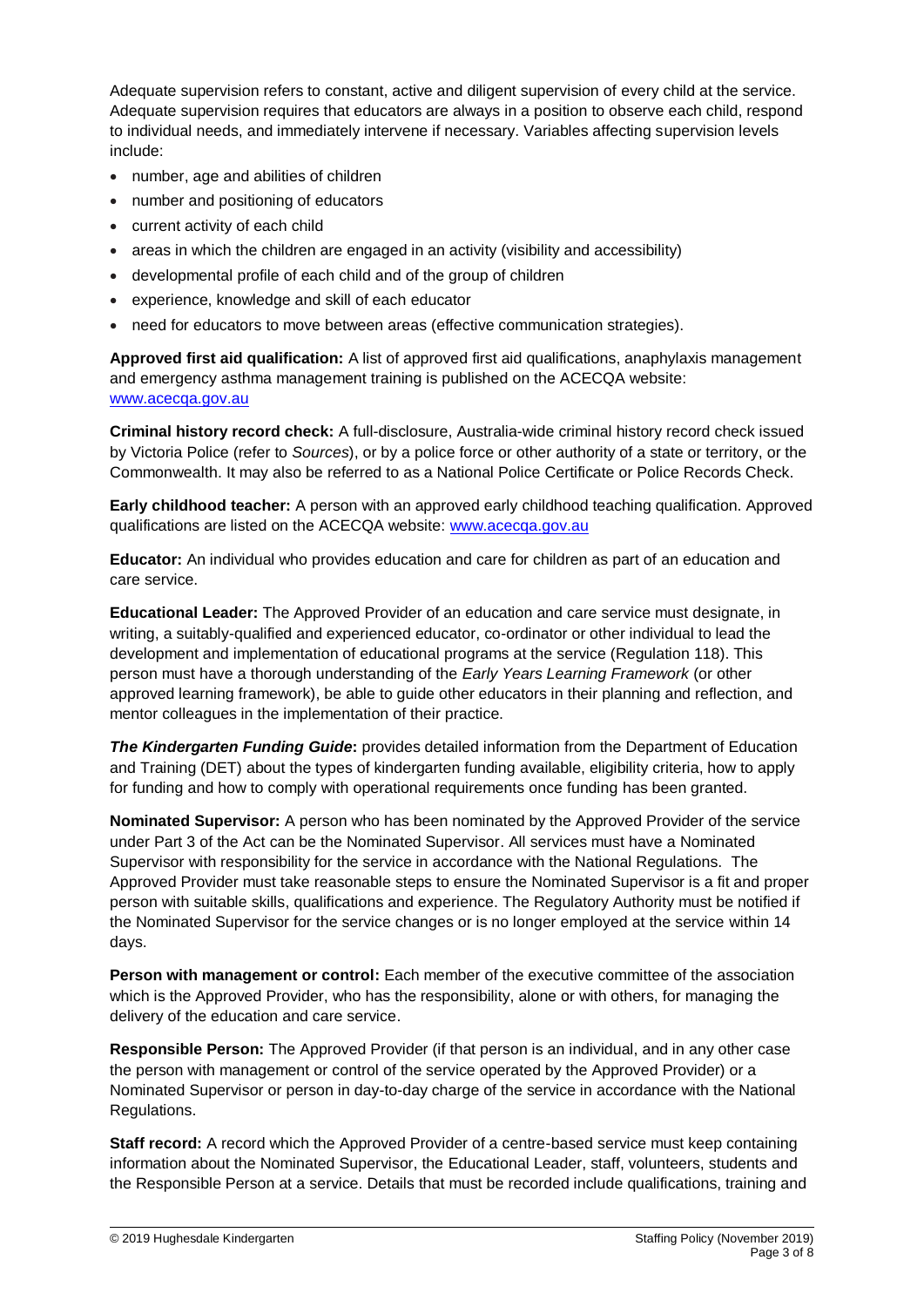the WWC Check (Regulations 146–149). A sample staff record is available on the ACECQA website: [www.acecqa.gov.au](http://www.acecqa.gov.au/)

**Victorian Institute of Teaching (VIT):** The statutory authority for the regulation and promotion of the teaching profession in Victoria, established as part of the Victorian Institute of Teaching Act 2001. All early childhood teachers are required to be registered with the Victorian Institute of Teaching.

**Working directly with children:** Working directly with children is defined as being physically present with children and directly engaged in providing them with education and/or care.

**Working with Children (WWC) Check:** The check is a legal requirement under the *Working with Children Check 2005* for those undertaking paid or voluntary child-related work in Victoria. The Department of Justice assesses a person's suitability to work with children by examining relevant serious sexual, physical and drug offences in a person's national criminal history and, where appropriate, their professional history. A WWC Check card is granted to a person under working with children legislation if:

- they have been assessed as suitable to work with children
- there has been no information that, if the person worked with children, they would pose a risk to those children
- they are not prohibited from attempting to obtain, undertake or remain in child-related employment.

### **5. SOURCES AND RELATED POLICIES**

#### **Sources**

- The Commission for Children and Young People (2018), *A Guide for Creating a Child Safe Organisation:* <https://ccyp.vic.gov.au/assets/resources/CSSGuideFinalV4-Web-New.pdf>
- Australian Children's Education and Care Quality Authority (ACECQA): [www.acecqa.gov.au](http://www.acecqa.gov.au/)
- ELAA's *Employee Management and Development Kit:* developed to support early learning services in the ongoing management and development of their employees at: <https://elaa.org.au/resources/free-resources/employee-management-development-kit/>
- ELAA's *Early Childhood Management Manual* contains additional information and attachments relating to staffing, including sample position descriptions, sample letters of employment and interview questions. Available from: [www.elaa.org.au](http://www.elaa.org.au/)
- Department of Education and Training , *The Kindergarten Funding Guide*: <https://www.education.vic.gov.au/childhood/providers/funding/Pages/kinderfundingcriteria.aspx>
- *The Early Years Learning Framework for Australia: Belonging, Being, Becoming*: [www.education.gov.au](http://www.education.gov.au/)
- *Victorian Early Years Learning and Development Framework*: [www.education.vic.gov.au](http://www.education.vic.gov.au/Pages/default.aspx)
- Working with Children Check unit, Department of Justice and Regulation provides details of how to obtain a WWC Check: [www.workingwithchildren.vic.gov.au](http://www.workingwithchildren.vic.gov.au/)
- Victoria Police National Police Record Check: [www.police.vic.gov.au](http://www.police.vic.gov.au/)

#### **Service policies**

- *Administration of First Aid Policy*
- *Anaphylaxis Policy*
- *Asthma Policy*
- *Child Safe Environment Policy*
- *Code of Conduct Policy*
- *Complaints and Grievances Policy*
- *Curriculum Development Policy*
- *Delivery and Collection of Children Policy*
- *Determining Responsible Person Policy*
- *Inclusion and Equity Policy*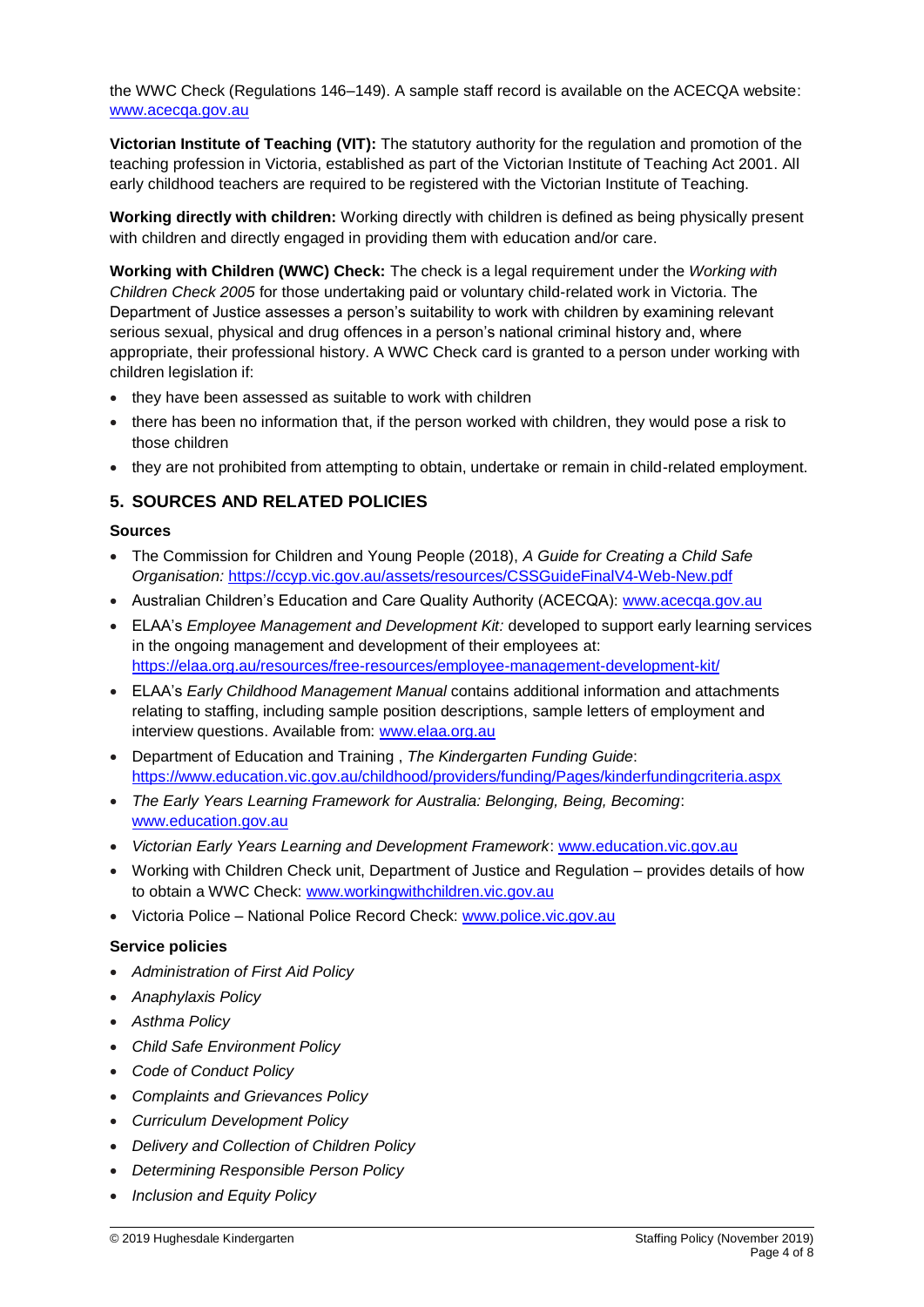- *Interactions with Children Policy*
- *Participation of Volunteers and Students Policy*
- *Privacy and Confidentiality Policy*
- *Supervision of Children Policy*

# **PROCEDURES**

### **The Approved Provider and Persons with Management or Control are responsible for:**

- complying with the service's *Code of Conduct Policy* at all times
- appointing Nominated Supervisors (refer to *Definitions*) who are aged 18 years or older, fit and proper and have suitable skills, as required under the Education and Care (refer to *Determining Responsible Person Policy*) (National Law, Section 161)
- ensuring that there is a Responsible Person (refer to *Definitions* and *Determining Responsible Person Policy*) on the premises at all times the service is in operation (National Law, Section 162)
- ensuring that the Nominated Supervisor, educators and all staff comply with the *Code of Conduct Policy* at all times
- ensuring that children being educated and cared for by the service are adequately supervised (refer to *Definitions* and *Supervision of Children Policy*) at all times they are in the care of that service (National Law: Section 165(1))
- complying with the legislated educator-to-child ratios at all times (National Law: Sections 169(1) & (3), National Regulations: Regulations 123, 355, 357, 360)
- ensuring that all staffing meets the requirements of *The Kindergarten Funding Guide* (refer to *Sources*) at all times the service is in operation
- complying with relevant industrial agreement and current legislation relating to the employment of staff, including the *Equal Opportunity Act 2010*, *Fair Work Act 2009, Occupational Health and Safety Act 2004* and the *Working with Children Act 2005*
- following the guidelines for the recruitment, selection and ongoing management of staff as outlined in the *Child Safe Environment Policy*
- employing the relevant number of appropriately-qualified educators (refer to *Definitions*) with ACECQA approved qualifications (refer to *Background* and *Sources*) (Regulations 126, 361)
- employing additional staff, as required, to assist in the provision of a quality early childhood education and care program
- ensuring an early childhood teacher (refer to *Definitions*) is working with the service for the required period of time specified in the National Regulations, and that, where required, a record is kept of this work (Regulations 130–134, 152, 362, 363)
- appointing an appropriately-qualified and experienced educator to be the Educational Leader (refer to *Definitions*), and ensuring this is documented on the staff record (Regulations 118, 148)
- ensuring that educators and other staff are provided with a current position description that relates to their role at the service
- maintaining a staff record (refer to *Definitions*) in accordance with Regulation 145, including information about the Responsible Person, Nominated Supervisor, the Educational Leader, other staff members. Details that must be recorded include qualifications, training, Working with Children Check (Regulations 146–148). A sample staff record is available on the ACECQA website: [www.acecqa.gov.au](http://www.acecqa.gov.au/)
- complying with the requirements of the *Working with Children Act 2005*, and ensuring that the Nominated Supervisor, educators and staff at the service have a current WWC Check (refer to *Definitions*) or a Victorian Institute of Teaching (VIT) certificate of registration
- reading the WWC Check or confirming VIT registration of all staff prior to their being engaged or employed as a staff member at the service
- read the WWC Check of all volunteers prior to their being permitted to be a volunteer at the service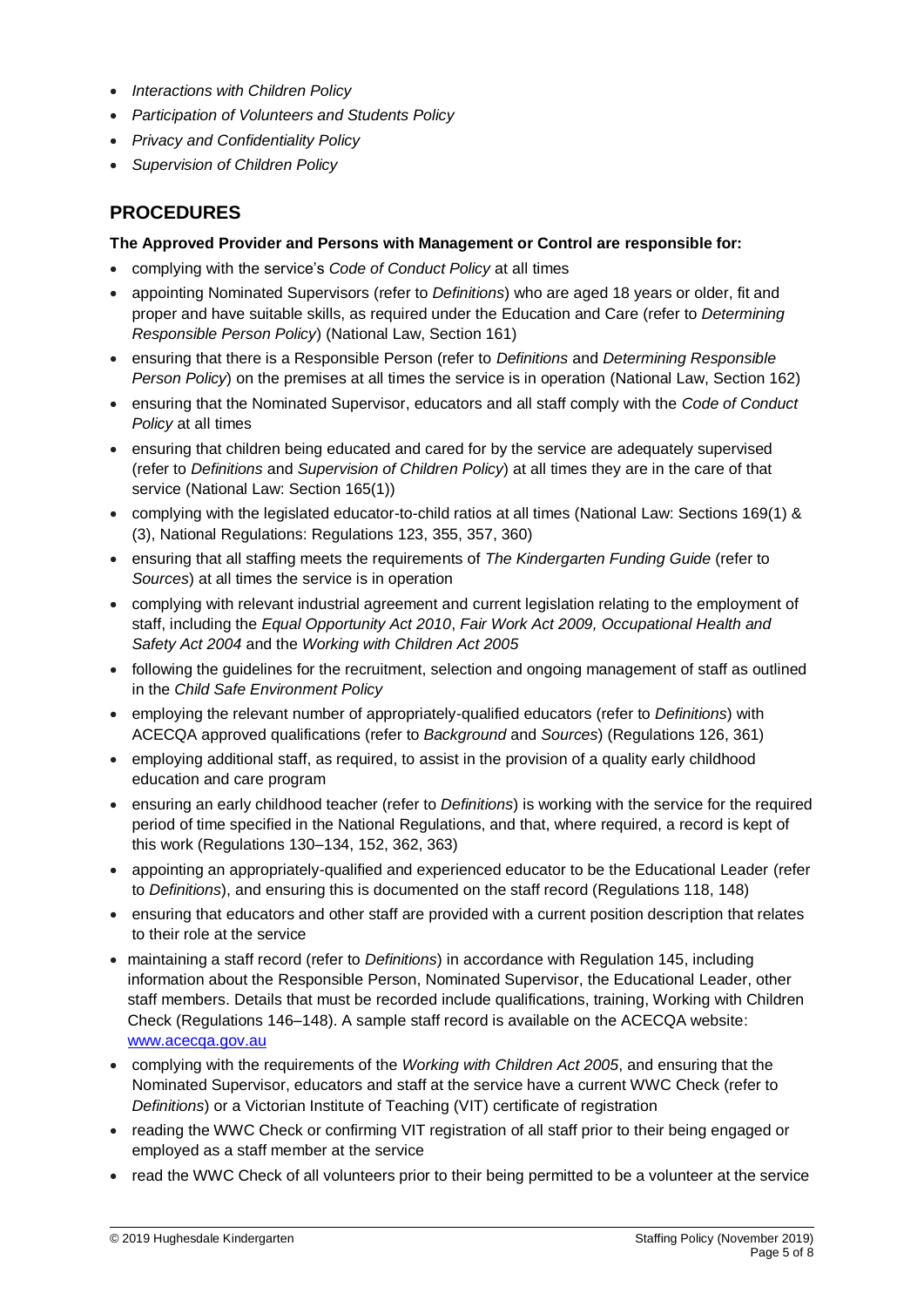- ensuring that a register of the WWC Checks or VIT registrations is maintained and the details kept on each staff record (Regulations 145, 146, 147)
- determining who will cover the costs of WWC Checks or criminal history record checks (refer to *Definitions*)
- developing (and implementing, where relevant) an appropriate induction program for all staff appointed to the service
- developing rosters in accordance with the availability of Responsible Persons, staff qualifications, hours of operation and the attendance patterns of children
- ensuring that volunteers/students and parents/guardians are adequately supervised at all times when participating at the service, and that the health, safety and wellbeing of children at the service is protected (refer to *Participation of Volunteers and Students Policy*)
- ensuring educators who are under 18 years of age are not left to work alone, and are adequately supervised at the service (Regulation 120)
- ensuring that there is at least one educator with current approved first aid qualifications, anaphylaxis management training and emergency asthma management training (refer to *Definitions*) in attendance and immediately available at all times that children are being educated and cared for by the service. (Note: this is a minimum requirement. As a demonstration of duty of care and best practice, ELAA recommends that all educators have current approved first aid qualifications and anaphylaxis management training and emergency asthma management training.) Details of qualifications and training must be kept on the staff record (Regulations 136, 145)
- developing procedures to ensure that approved first aid qualifications, anaphylaxis management training and emergency asthma management training are evaluated regularly, and that staff are provided with the opportunity to update their qualifications prior to expiry
- ensuring that staff records (refer to *Definitions*) and a record of educators working directly with children (refer to *Definitions*) are updated annually, as new information is provided or when rostered hours of work are changed (Regulations 145–151)
- ensuring that annual performance reviews of the Nominated Supervisor, educators and other staff are undertaken
- reviewing staff qualifications as required under current legislation and funding requirements on an annual basis
- ensuring that the Nominated Supervisor, educators and other staff, volunteers and students are not affected by alcohol or drugs (including prescription medication) that would impair their capacity to supervise or provide education and care to children (Regulation 83)
- ensuring that all educators and staff have opportunities to undertake professional development relevant to their role
- ensuring that the Nominated Supervisor and educators/staff are advised and aware of current child protection laws and any obligations that they may have under these laws (Regulation 84) (refer to the *Child Safe Environment Policy*)
- informing parents/guardians of the name/s of casual or relief staff where the regular educator is absent
- developing and maintaining a list of casual and relief staff to ensure consistency of service provision
- ensuring that the procedures for the appointment of casual and relief staff are compliant with all regulatory and funding requirements.

### **The Nominated Supervisor and Persons in Day to Day Charge are responsible for:**

- ensuring that the name and position of the Responsible Person in charge of the service is displayed and easily visible from the main entrance of the service
- following the guidelines for the recruitment, selection and ongoing management of staff as outlined in the *Child Safe Environment Policy*
- complying with the service's *Code of Conduct Policy* at all times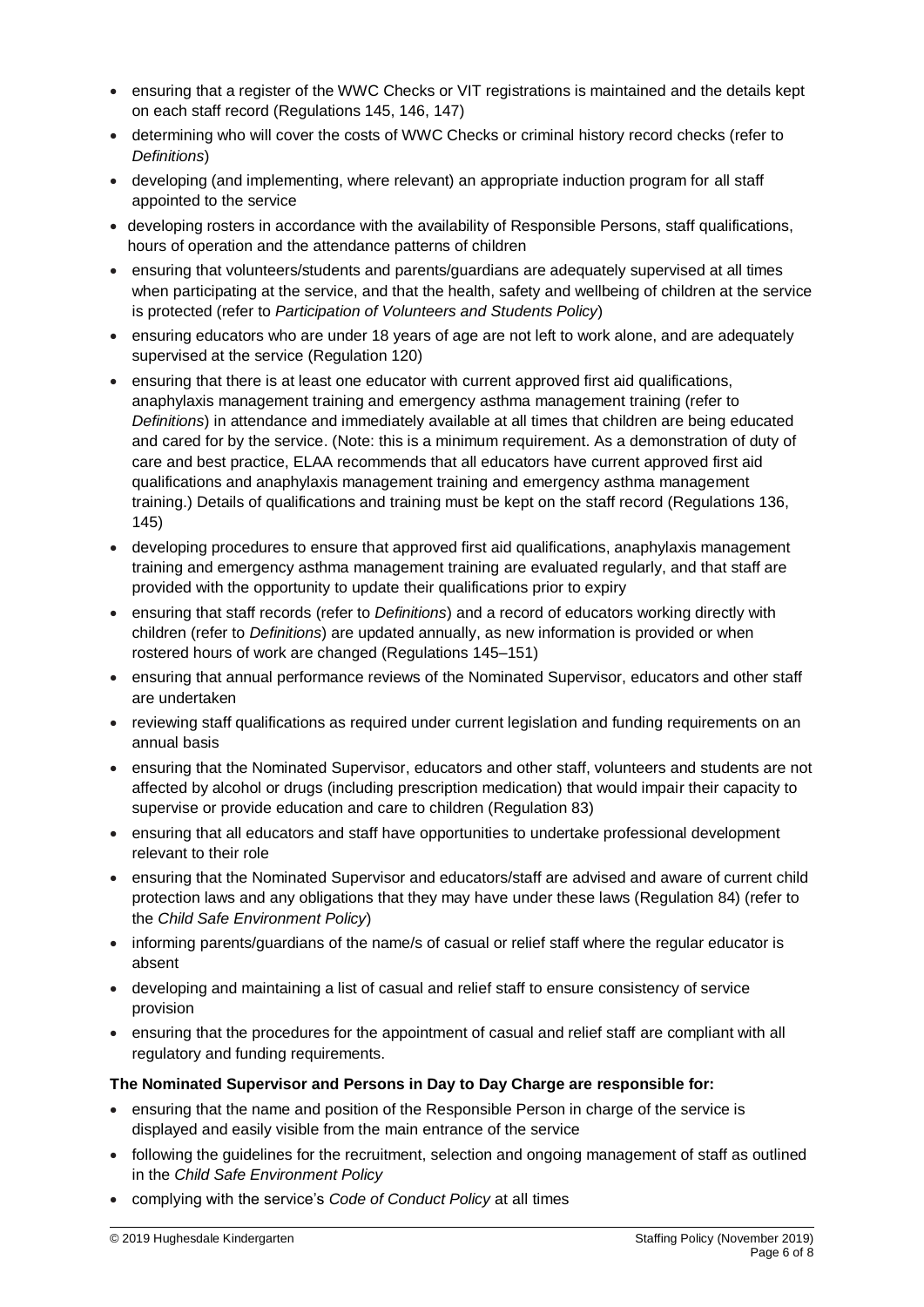- ensuring adequate supervision of children at all times (refer to *Supervision of Children Policy*)
- $\bullet$  ensuring the educator-to-child ratios are maintained at all times (Regulation 169(3)), that each educator at the service meets the qualification requirements relevant to their role, including the requirement for current approved first aid qualifications, anaphylaxis management training and emergency asthma management training, and that details of such training is kept on the staff record
- developing rosters in consultation with the Approved Provider in accordance with the availability of Responsible Persons, staff qualifications, hours of operation and the attendance patterns of children
- ensuring that educators and other staff undertake appropriate induction following their appointment to the service
- ensuring that all educators and staff have opportunities to undertake professional development relevant to their role
- participating in an annual performance review
- ensuring that less experienced educators and others engaged to be working with children are adequately supervised
- ensuring educators who are under 18 years of age are not left to work alone and are adequately supervised at the service
- providing details of their current WWC Check or VIT registration for the staff record
- reading of Working with Children Checks or VIT registrations of staff
- ensuring that they are not affected by alcohol or drugs (including prescription medication) that would impair their capacity to supervise or provide education and care to children (Regulation 83)
- ensuring that they are aware of current child protection laws and any obligations that they may have under these laws (refer to *Child Safe Environment Policy*)
- informing parents/guardians of the name/s of casual or relief staff where the regular educator is absent.

#### **All educators and other staff are responsible for:**

- complying with the service's *Code of Conduct Policy* at all times
- ensuring that they are not affected by alcohol or drugs (including prescription medication) that would impair their capacity to supervise or provide education and care to children
- providing details of their current WWC Check or VIT registration and where relevant Criminal Records Check for the staff record
- undertaking the required induction program following appointment to the service
- advising the Working With Children Check Unit at the Department of Justice and Regulation of any relevant change in circumstances, including change of name, address, contact details and change of employer organisation, including changes to the organisation's contact details
- where the role involves working with children, providing adequate supervision at all times (refer to *Definitions* and *Supervision of Children Policy*)
- maintaining educator-to-child ratios at all times
- maintaining current approved qualifications relevant to their role, including first aid qualifications, anaphylaxis management training and emergency asthma management training
- participating in an annual performance review
- undertaking professional development relevant to their role to keep their knowledge and expertise current
- supervising educators at the service who are under 18 years of age, and ensuring that they are not left to work alone
- ensuring that they are aware of current child protection laws and any obligations that they may have under these laws (refer to *Child Safe Environment Policy*).